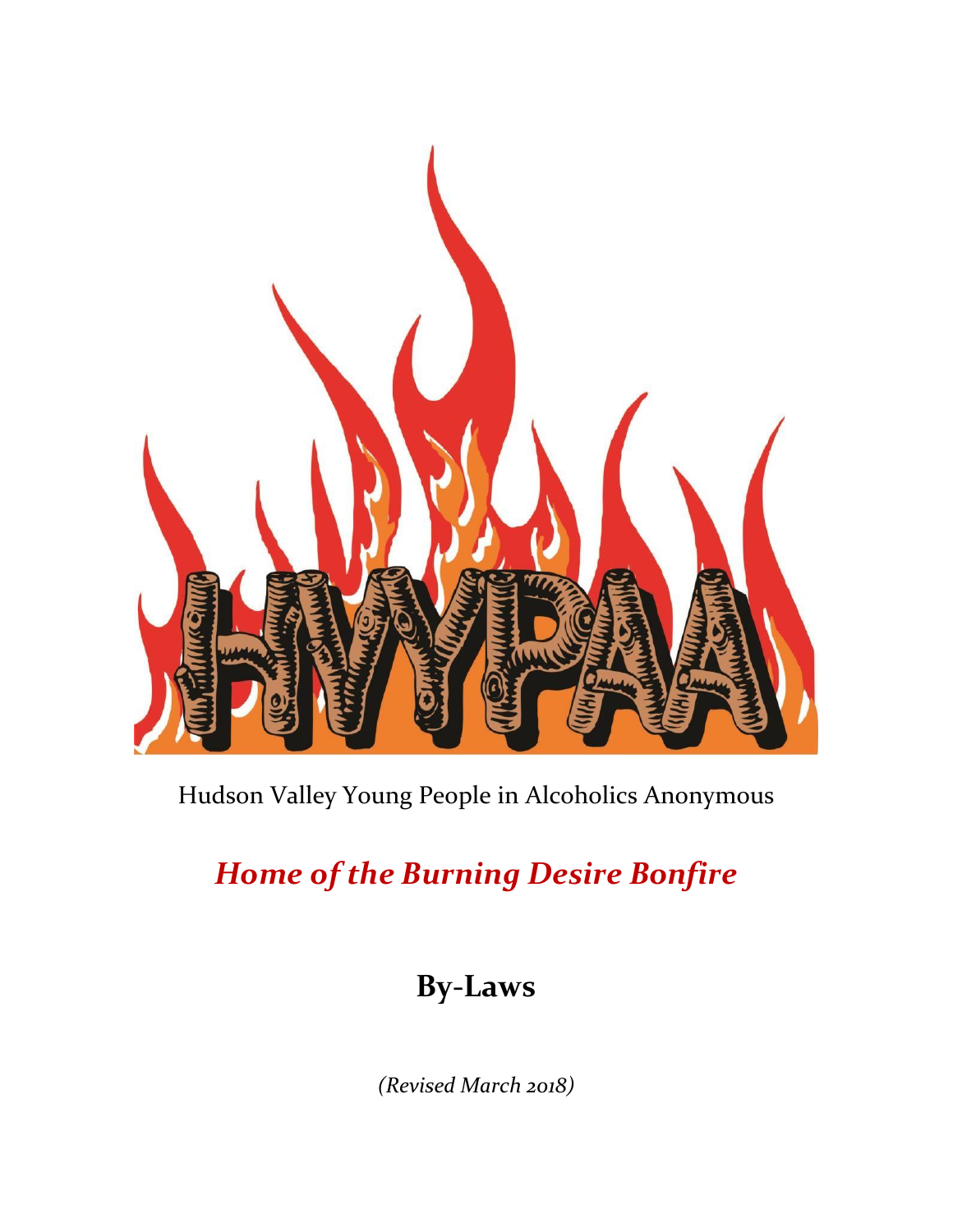1) **Mission Statement**: Hudson Valley Young People in Alcoholics Anonymous (HVYPAA) is a service committee of young people in A.A. in the Hudson Valley (HMB Area). We spread the message of hope, recovery and unity. We learn and grow in our recovery through our involvement in service. In addition, we host events throughout the year leading up to our annual Burning Desire Bonfire.

## 2) **Membership of HVYPPA**

**a)** Any member of Alcoholics Anonymous is welcome to attend HVYPAA committee meetings.

**b)** Anyone in attendance at a HVYPAA committee meeting may consider him or herself a member of HVYPAA, and therefore may participate in discussion and voting procedures. **i)** Members and meeting attendees are encouraged to ask questions, if they do not

have a reasonable understanding of the topic at hand.

## 3) **Elections for Committee Positions**

**a)** HVYPAA elections will be conducted using the election guidelines outlined in the A.A. Service Manual (See Appendix G).

**b)** Elections for all committee positions will be held annually on the first Tuesday in October. Terms are effective immediately.

**c)** In the spirit of rotation, no committee Chair will serve more than two full consecutive terms in the same position.

**d)** Candidates and Voting Eligibility:

**i)** Any A.A. member who is willing and able to serve HVYPAA may stand as a candidate for a position, and will have the opportunity to give a brief A.A. Service Resume (including their sobriety date and specific qualifications) before an election takes place.

**ii)** Every A.A. member has one vote.

- **(1)** Absentee voting is not permitted.
- **(2)** Those who do not wish to participate in voting may refrain from voting.

**e)** An A.A. member who is unable to attend an election may stand for a position via proxy. **i)** The absent candidate should write a brief statement explaining the reason for their absence and why they feel qualified for the position. They should ask

someone in attendance to present the statement on their behalf at the appropriate time.

**f)** In the event that a candidate stands to fill a position unopposed, they may be accepted by acclamation with a  $2/3$  majority vote.

**g)** A suggested time requirement is listed next to each committee position. These time requirements refer to a member's current length of continuous sobriety.

## 4) **Rules for Elected Committee Positions**

**a)** Attendance:

**i)** Failure to attend two consecutive HVYPAA committee meetings without prior notice to the Chair, Co-Chair, or Secretary will result in an automatic warning from the Chair.

**(1)** Failure to attend the next meeting will result in a call to vote on whether the person must forfeit their trusted servant position.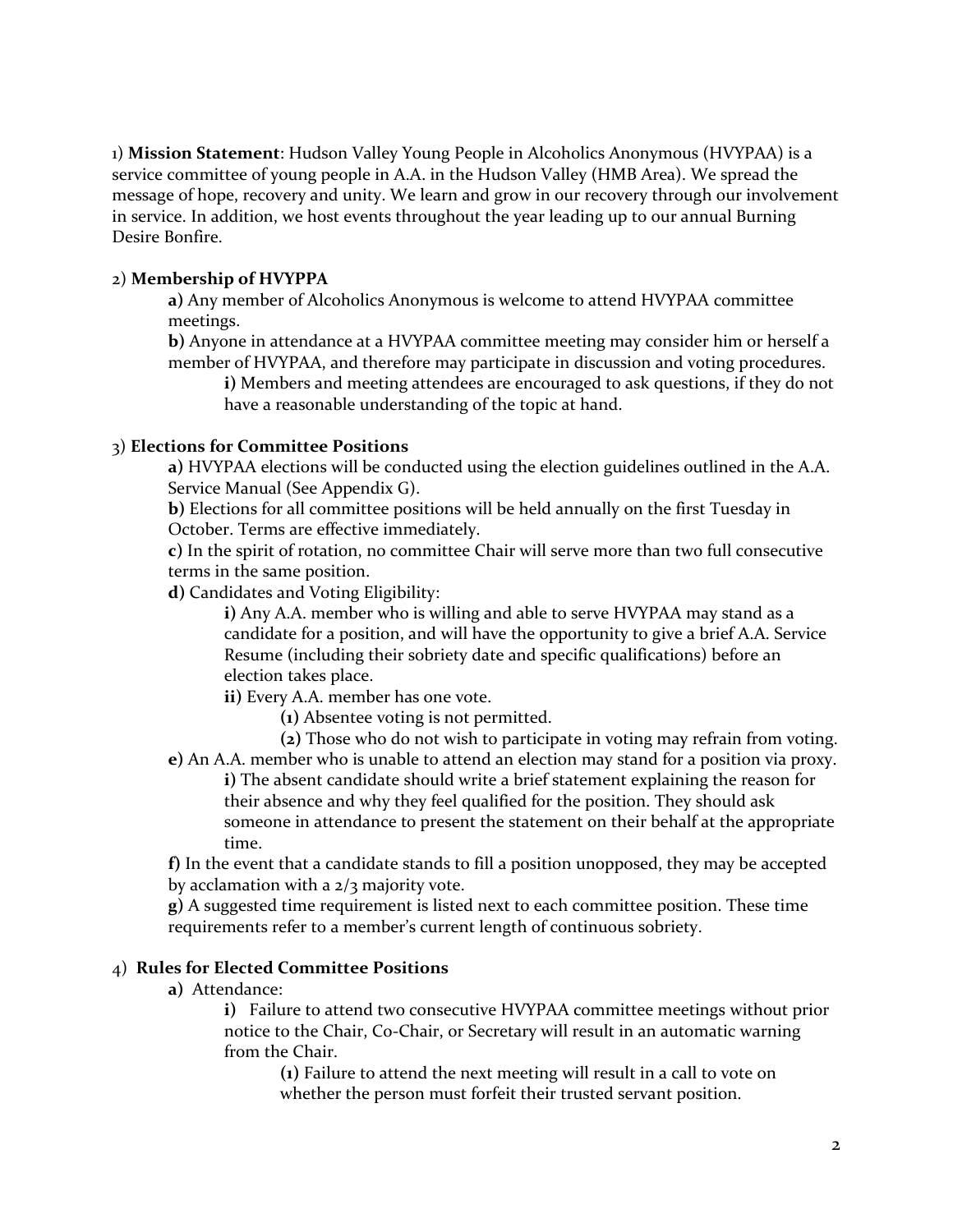**ii)** Failure to attend three HVYPAA committee meetings within a 3 month period with or without notice to the Chair, Co-Chair, or Secretary will result in an automatic warning from the Chair.

**(1)** Failure to attend more than three meetings in that 3 month period will result in a call to vote on whether the person must forfeit their trusted servant position.

**iii)** If absent, a proxy report should be submitted in advance to the Chair, Co-Chair, or Secretary.

**b)** A break in continuous sobriety is considered an automatic resignation of one's elected committee position.

## 5) **Committee Structure**

**a)** The following trusted servant positions are elected from the HVYPAA membership. Each position carries a one (1) year term.

## **CHAIR** *(Sobriety Requirement: 3 years)*

- Responsible for the overall functioning of the committee.
- Conducts all business in accordance with the HVYPAA by-laws.
- Should have a working knowledge of A.A.'s 12 Steps, 12 Traditions, and 12 Concepts.
- Holds all elected committee members accountable for the duties of their position, and ensures that all tasks are accomplished.
- In the event the committee votes to relieve a member of their elected position, it is the Chair's responsibility to inform him or her of the committee's decision.
- Should keep well informed of what is happening on each sub-committee and assist as needed with the help of their Co-Chair.
- Informs the Secretary of upcoming meetings and changes.
- Maintains a current outreach email list with the Secretary.
- Affixes his or her signature to all committee actions.
- Acts as one of 3 possible signers for the committee bank account.
- Holds one of two keys to the HVYPAA P.O. Box and coordinates checking for mail with the Secretary.
- Creates the agenda for each committee meeting.
- Opens all committee meetings and conducts each meeting in an orderly fashion by recognizing members entitled to the floor, limiting discussion to person at a time.
- Keeps the meeting focused on the topic at hand, calling the question on all motions properly made and seconded, and announcing the results of all votes.
- Responsible for developing the role of his/her Co-Chair

## **CO-CHAIR** *(Sobriety Requirement: 3 years)*

- Assists Chair with the overall functioning of the committee.
- Should have a working knowledge of A.A.'s 12 Steps, 12 Traditions, and 12 Concepts.
- Assists Chair with ensuring that all tasks are accomplished.
- Acquires knowledge of how to carry out the duties of the Chair.
- In the absence of the Chair, accepts full duties of the Chair.
- Carries out various duties assigned by Chair.
- Acts as a liaison between HVYPAA and other YPAA committees, staying informed of their activities and contacting them when necessary.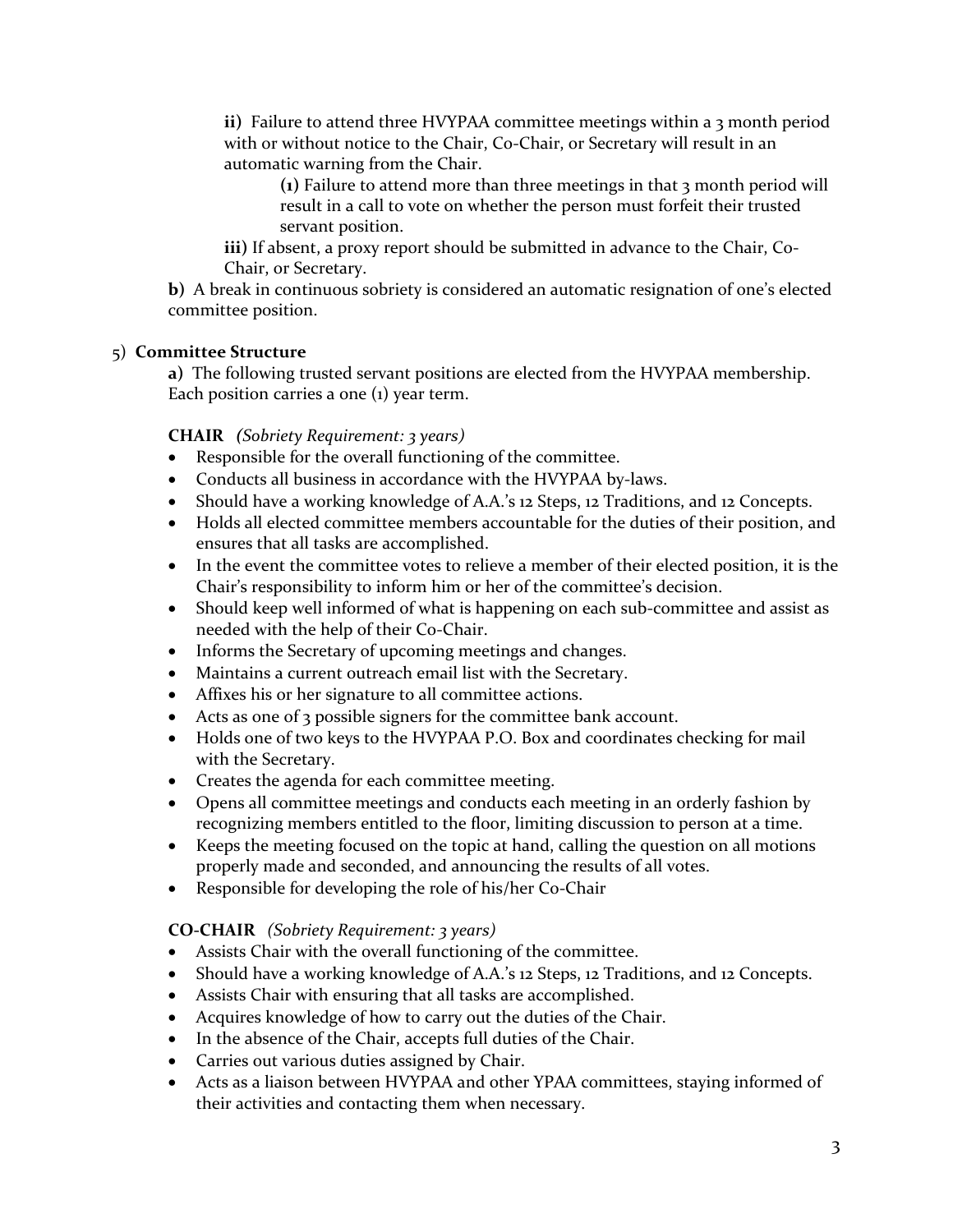- In the event the committee votes to relieve the Chair of their elected position, it is the Co-Chair's responsibility to inform him or her of the committee's decision.
- Should keep well-informed of what is happening on each sub-committee and assist as needed.
- In the event the committee votes to relieve the Chair of their elected position or if the Chair's position is vacated for any reason, the Co-Chair will immediately rotate into the position of Chair for the duration of the term.

## **TREASURER** *(Sobriety Requirement: 3 years)*

- Should have a working knowledge of A.A.'s 12 Steps, 12 Traditions, and 12 Concepts.
- Responsible for maintaining financial records of the committee, with an operating budget of \$3000.
- Should have A.A. committee service experience and experience managing large budgets.
- Must have a job, personal bank account, and permanent home address.
- Keeps an up-to-date, detailed financial report, closely tracking income and expenses.
- Shall have a hard copy of this report available for all committee meetings.
- Has in his or her possession at every committee meeting all bank statements, deposits, and checkbooks, so as to be prepared to make deposits and/or disbursements, which are subject to inspection at any time.
- Acts as one of 3 signers and has access to the committee bank account.
- Ensures that rent, P.O. Box fees, and all other bills are paid on time.
- Collects money from events.
- Works closely with the Registration and additional Chairs to establish financial accountability, including online and on-site sales.
- Should be prepared to sign the federal tax return covering the conference activities upon request.
- Within 30 days of the annual Bonfire, the Treasurer will have a complete, accurate, and balanced financial report available for the committee.

## **CO-TREASURER** *(Sobriety Requirement: 3 years)*

- Should have A.A. Committee service experience and experience managing large budgets.
- Must have a job, personal bank account, and permanent home address.
- Acts as a signer and has access to the committee bank account.
- Acquires knowledge of how to carry out the duties of the Treasurer.
- Carries out various duties assigned by the Treasurer and assists in maintaining financial records.
- Confirms the accuracy of all Treasurer reports.
- In the absence of the Treasurer, accepts full duties of the Treasurer.
- In the event the committee votes to relieve the Treasurer of their elected position, or if the Treasurer's position is vacated for any reason, the Co-Treasurer will immediately rotate into the position of Treasurer.

## **SECRETARY** *(Sobriety Requirement: 2 years)*

- Acts as the custodian of all committee materials.
- Answers all correspondence promptly and in the spirit of HVYPAA.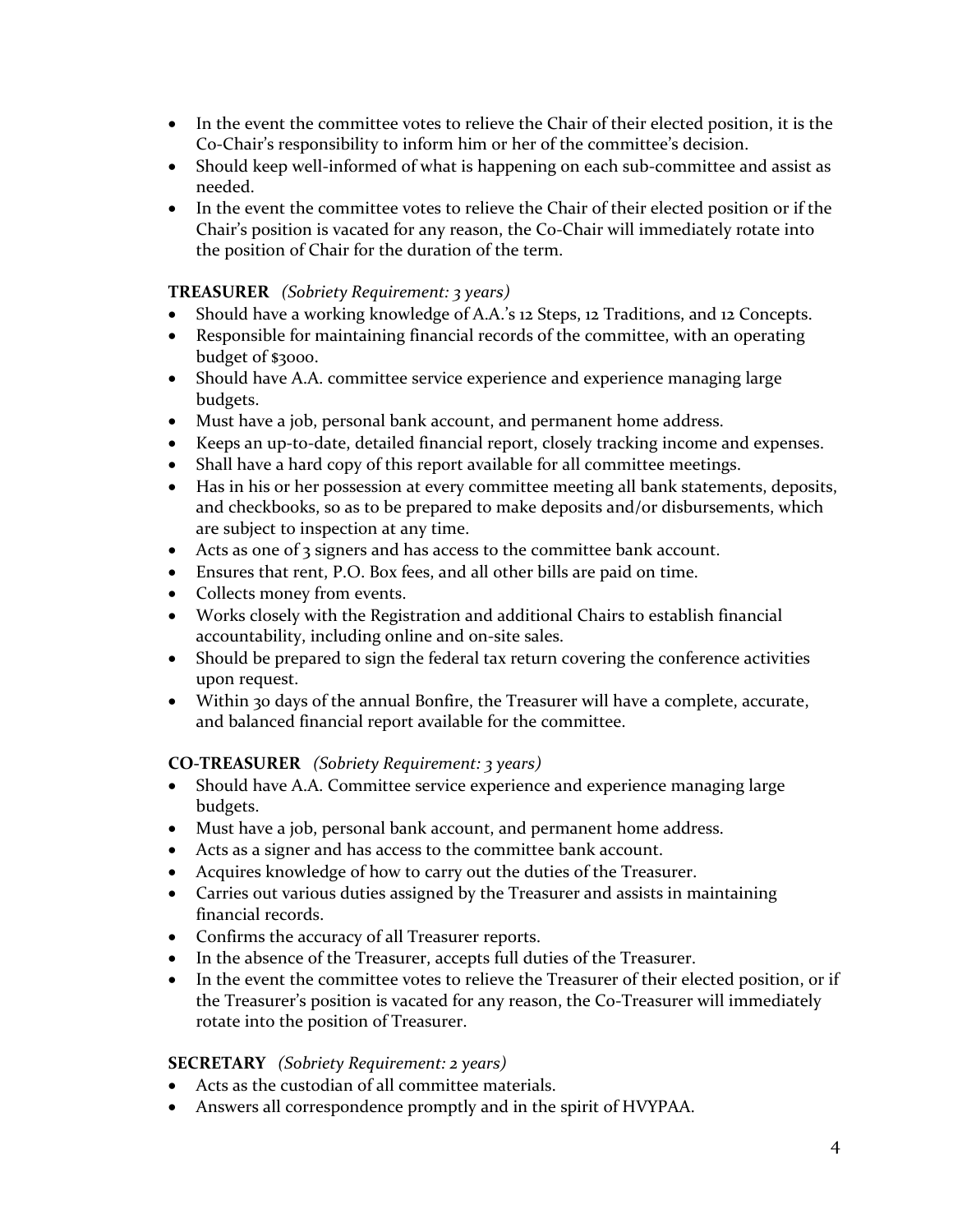- Makes available to committee members copies of all correspondence (i.e. flyers) pertaining to the committee or to young people in A.A.
- Ensures that all documentation and other communications media maintains the integrity and language as described in HVYPAA's by- laws.
- Keeps accurate minutes of all committee meetings, including exact wording for all motions, as well as major points of discussion.
- Minutes should be emailed to the HVYPAA Chair, Co-Chair, and Website Chair within one (1) week of the committee meeting.
- Responsible for acquiring minutes from all sub-committee meetings to keep on file.
- Reads the previous meeting's minutes for approval at each committee meeting.
- Works together with the Website Chair to make sure minutes of all HVYPAA committee meetings are posted on the website within one week of the meeting.
- Keeps attendance at each meeting and informs the Chair of absences.
- Maintains a current contact list of all committee members and positions held.
- Maintains a current Outreach Email List with the Chair.
- Responsible for sending an email notification of all committee meetings and events to the Outreach list.
- Holds one of two keys to the HVYPAA PO Box and coordinates checking for mail with the Chair before each committee meeting.
- Responsible for developing the role of his/her Co-Chair.

## **CO-SECRETARY** *(Sobriety Requirement: 1 year)*

- Acquires knowledge of how to carry out the duties of the Secretary.
- Carries out various duties assigned by the Secretary.
- In the absence of the Secretary, accepts full duties of the Secretary.
- In the event the committee votes to relieve the Secretary of his/her elected position, or if the Secretary's position is vacated for any reason, the Secretary Co-Chair will immediately rotate into the position of Secretary for the duration of the term.

## **EVENTS CHAIR** *(Sobriety Requirement: 1 year)*

- Responsible for finding locations and arranging events deemed appropriate by the committee that promote awareness of HVYPAA, unity and recovery.
- Has a knowledge of A.A. Traditions and plans events in conformity with them.
- Coordinates committee-approved budgets with the Treasury.
- Develops ideas for events and arranges all aspects of such events, including but not limited to place, date, time, speakers, costs, refreshments, music (if applicable), etc.
- Recruits volunteers to help organize and run all events.
- May form a sub-committee and should keep the full committee informed of any discussions and actions taken at these meetings.
- Responsible for developing the role of his/her Co-Chair.

## **EVENTS CO-CHAIR** *(Sobriety Requirement: 1 year)*

- Acquires knowledge of how to carry out the duties of the Events Chair.
- Carries out various duties assigned by the Events Chair.
- In the absence of the Events Chair, assumes full duties of the Events Chair.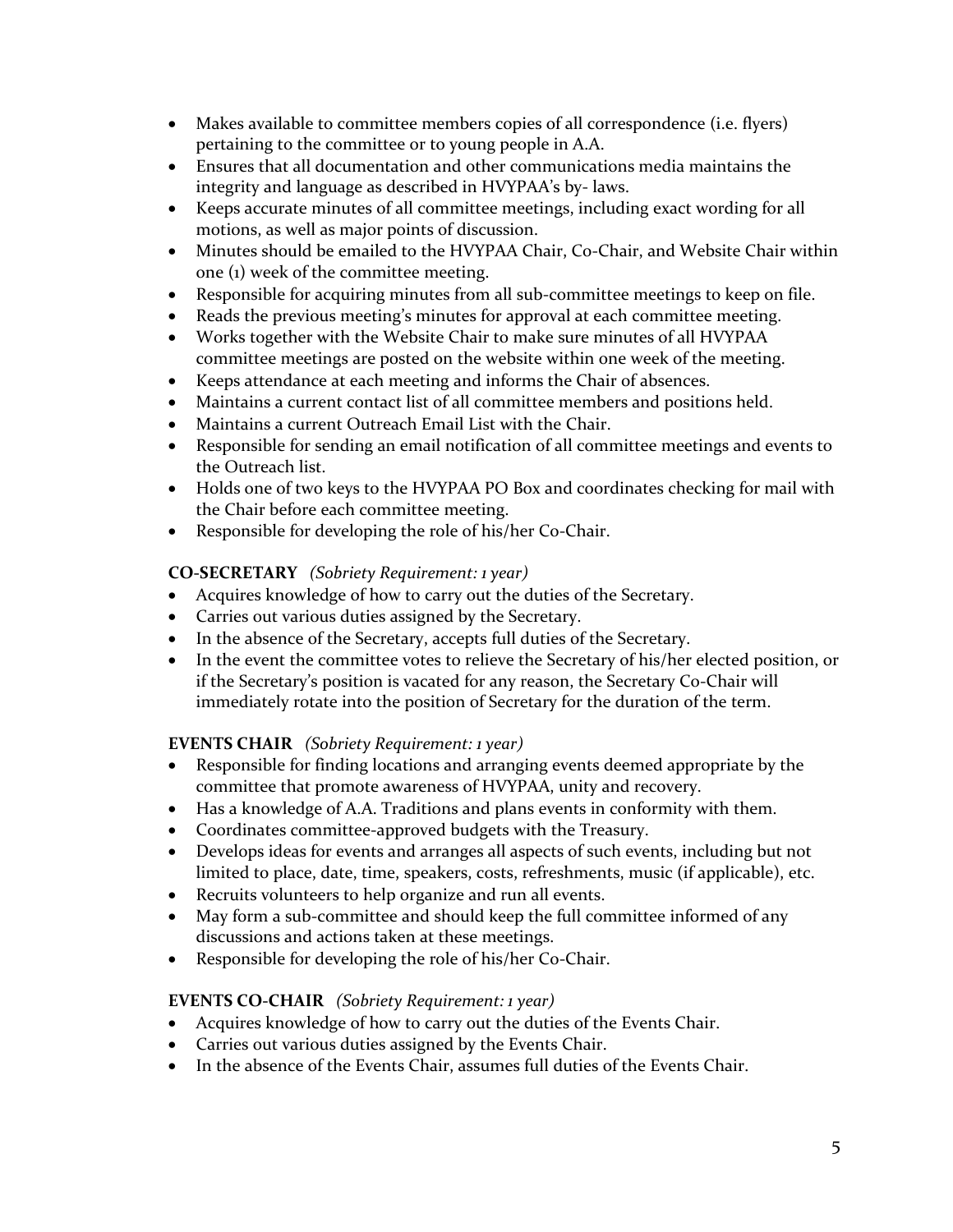• In the event the committee votes to relieve the Events Chair of their elected position, or if the Event Chair's position is vacated for any reason, the Events Co-Chair will immediately rotate into the position of Events Chair for the duration of the term.

## **OUTREACH CHAIR** *(Sobriety Requirement: 1 year)*

- Should develop and implement an outreach plan that prioritizes the entire HMB Area.
- Responsible for outreaching all HVYPAA and committee functions.
- Works closely with the Events and Graphics Chair in order to produce outreach materials for all scheduled events.
- Distributes fliers to individual members, meetings, treatment centers, Inter-Groups, and other AA functions throughout the HMB Area and beyond.
- Coordinates announcements about HVYPAA committee meetings and events at A.A. meetings.
- Forwards all pertinent outreach information to the Website Chair.
- Stores the HVYPAA banner and outreach table materials.
- Responsible for coordinating volunteers and transportation of outreach table materials to and from all HVYPAA presence requests.
- May form a sub-committee and should keep the full committee informed of any discussions and actions taken at these meetings.
- Responsible for developing the role of his/her Co-Chair.

## **OUTREACH CO-CHAIR** *(Sobriety Requirement: 1 year)*

- Acquires knowledge of how to carry out the duties of the Outreach Chair.
- Carries out various duties assigned by the Outreach Chair.
- In the absence of the Outreach Chair, assumes full duties of the Outreach Chair.
- In the event the committee votes to relieve the Outreach Chair of their elected position, or if the Outreach Chair's position is vacated for any reason, the Outreach Co-Chair will immediately rotate into the position of Outreach Chair for the duration of the term.

## **GRAPHICS CHAIR** *(Sobriety Requirement: 90 days)*

- Designs and produces all approved printed and digital material requiring graphics (fliers, tickets, banners, t-shirts, etc).
- Has access to a computer with appropriate digital technologies.
- Works closely with the Events and Outreach Chairs, in order to produce outreach materials for all scheduled events.
- Researches economical production options and presents them to the committee for final decision by group conscience.
- Responsible for developing the role of his/her Co-Chair.

## **GRAPHICS CO-CHAIR** *(Sobriety Requirement: 90 days)*

- Has access to a computer with appropriate digital technologies.
- Acquires knowledge of how to carry out the duties of the Graphics Chair.
- Carries out various duties assigned by the Graphics Chair.
- In the absence of the Graphics Chair, assumes full duties of the Graphics Chair.
- In the event the committee votes to relieve the Graphics Chair of their elected position, or if the Graphics Chair's position is vacated for any reason, the Graphics Co-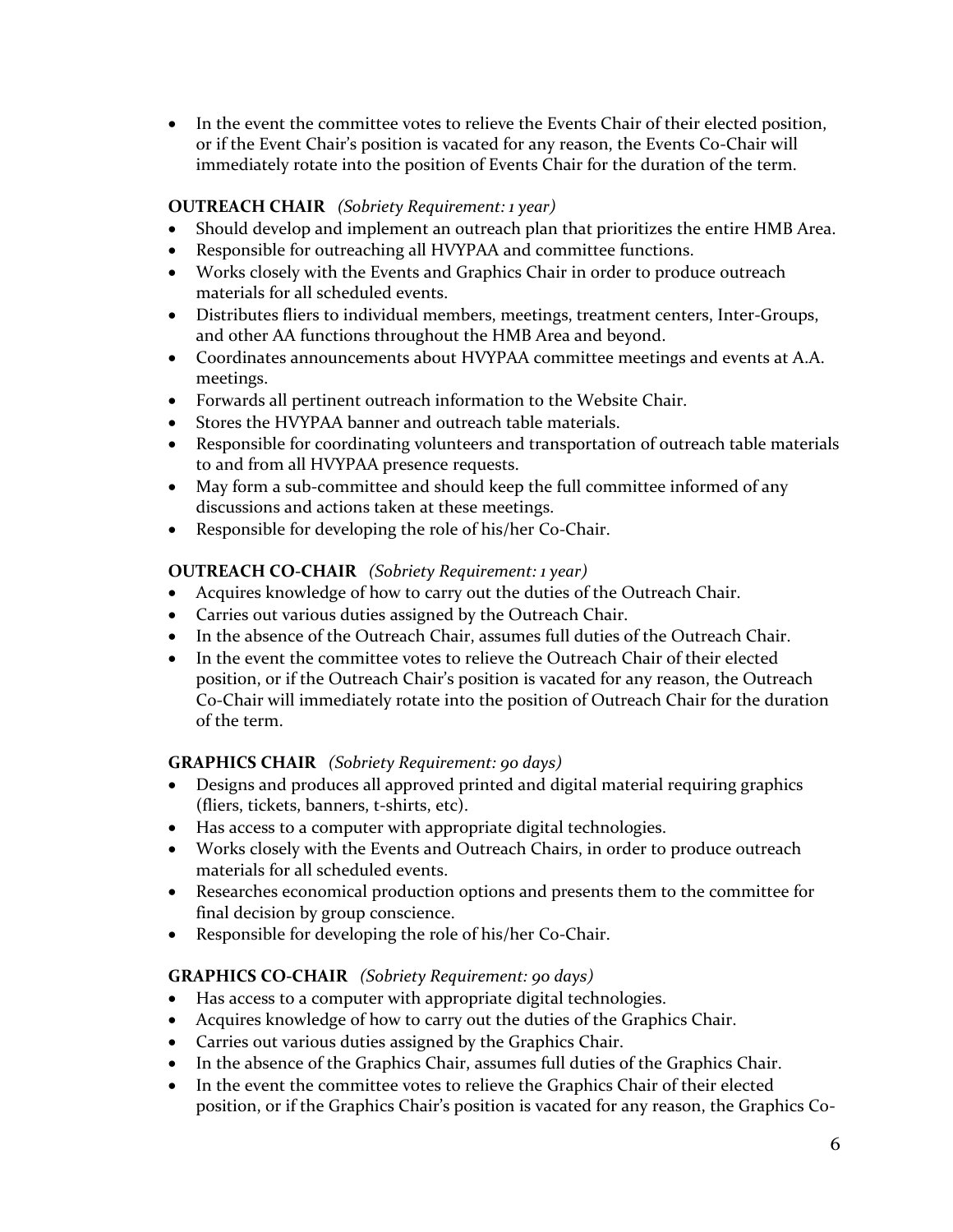Chair will immediately rotate into the position of Graphics Chair for the duration of the term.

## **WEBSITE CHAIR** *(Sobriety Requirement: 1 year)*

- Should have prior experience with website design and implementation.
- Responsible for maintaining up-to-date website content in conformity with A.A. Traditions.
- Works together with Events, Graphics and Outreach Chairs to make sure all outreach/events materials are posted and removed from the website in a timely manner.
- Works together with the Secretary to make sure minutes of all committee meetings are posted within one week of the meeting.
- Maintains the hvypaa.com email system and promptly updates whenever there is a change in the HVYPAA committee roster.
- Responsible for developing the role of his/her Co-Chair.

## **WEBSITE CO-CHAIR** *(Sobriety Requirement: 1 year)*

- Should have prior experience with website design and implementation.
- Acquires knowledge of how to carry out the duties of the Website Chair.
- Carries out various duties assigned by the Website Chair.
- In the absence of the Website Chair, assumes full duties of the Website Chair.
- In the event the committee votes to relieve the Website Chair of their elected position, or if the Website Chair's position is vacated for any reason, the Website Co-Chair will immediately rotate into the position of Website Chair for the duration of the term.

## **HMB LIAISON** *(Sobriety Requirement: 2 years)*

- Acts as the liaison between HVYPAA and the General Service Structure.
- Informs the Area Newsletter and Agenda Chair of all upcoming HVYPAA events.
- Stays informed of and is encouraged to attend all HMB Assemblies.
- Stays informed of all HMB standing committee activities.
- Responsible for developing the role of his/her Co-Chair.

## **HMB LIAISON CO-CHAIR** *(Sobriety Requirement: 2 years)*

- Acquires knowledge of how to carry out the duties of the HMB Liaison.
- Carries out various duties assigned by the HMB Liaison.
- In the absence of the HMB Liaison, assumes full duties of the HMB Liaison.
- In the event the committee votes to relieve the HMB Liaison of their elected position, or if the HMB Liaison's position is vacated for any reason, the HMB Liaison Co-Chair will immediately rotate into the position of HMB Liaison for the duration of the term.

## **C&TF CHAIR** *(Sobriety Requirement: 1 year)*

- Responsible for coordinating meetings inside Area Corrections and Treatment Facilities.
- Follows up with volunteers to ensure that all commitments are covered.
- Keeps District C&TF Chairs informed of all aspects of HVYPAA commitments.
- Stays informed of and is encouraged to attend all HMB Corrections Committee and HMB Treatment Facilities Committee meetings.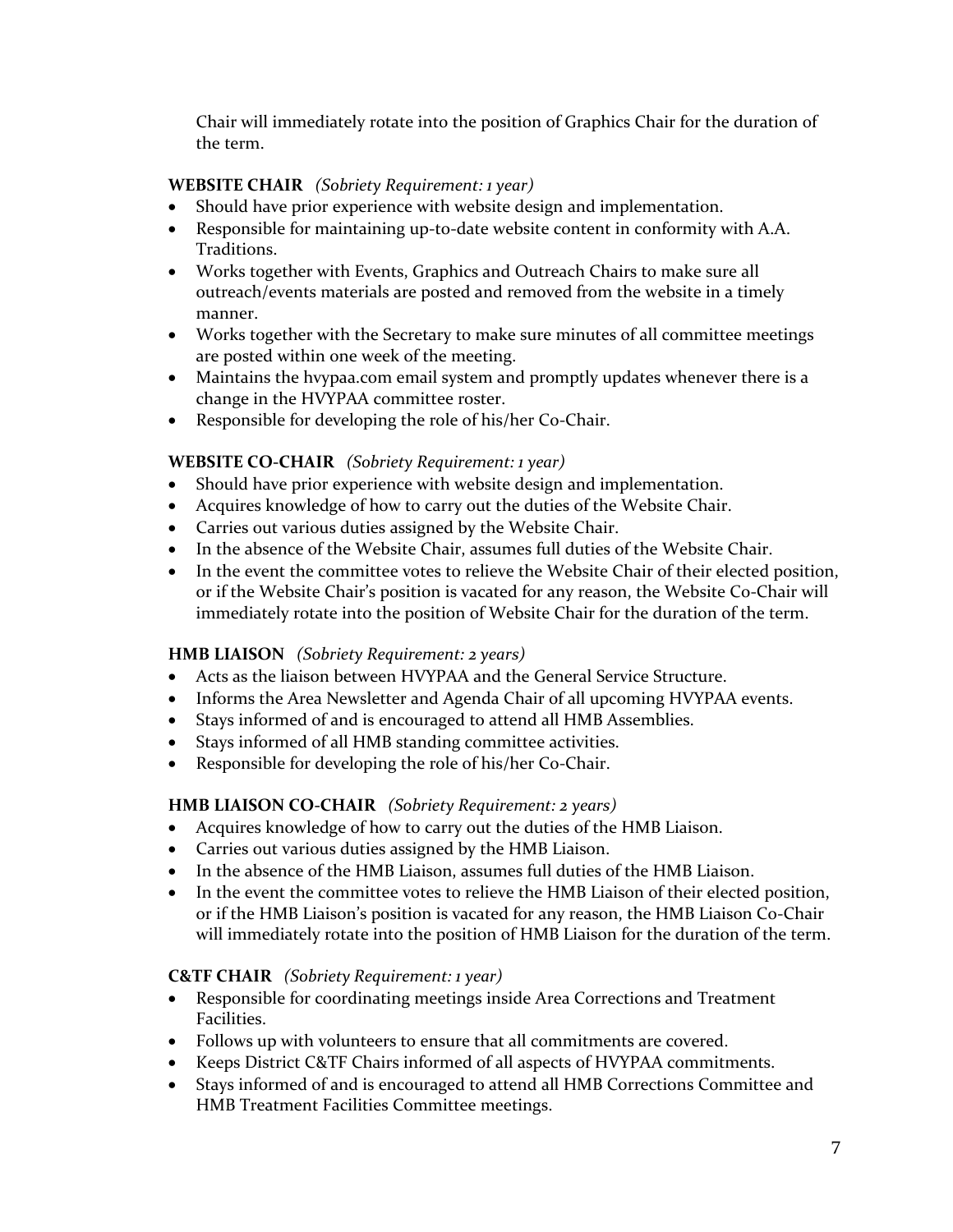- Researches, develops and proposes additional C&TF related service opportunities to HVYPAA.
- Maintains access to all pertinent applications necessary for volunteers to complete in order to gain entry into such facilities.
- Responsible for developing the role of his/her Co-Chair.

## **C&TF CO-CHAIR** *(Sobriety Requirement: 1 year)*

- Acquires knowledge of how to carry out the duties of the C&TF Chair.
- Carries out various duties assigned by the C&TF Chair.
- In the absence of the C&TF Chair, assumes full duties of the C&TF Chair.
- In the event the committee votes to relieve the C&TF Chair of their elected position, or if the C&TF Chair's position is vacated for any reason, the C&TF Co-Chair will immediately rotate into the position of C&TF Chair for the duration of the term.

## **CPC/PI CHAIR** *(Sobriety Requirement: 1 year)*

- Maintains contact with applicable communities with the contact information of at least one young alcoholic volunteer.
- Recruits volunteers for all PI commitment requests throughout the Hudson Valley.
- Stays informed and is encouraged to attend all Area CPC/PI Committee Meetings.
- Researches, develops, and proposes additional CPC and PI related service opportunities to HVYPAA.
- Responsible for developing the role of his/her Co-Chair.

## **CPC/PI CO-CHAIR** *(Sobriety Requirement: 1 year)*

- Acquires knowledge of how to carry out the duties of the CPC/PI Chair.
- Carries out various duties assigned by the CPC/PI Chair.
- In the absence of the CPC/PI Chair, assumes full duties of the CPC/PI Chair.
- In the event the committee votes to relieve the CPC/PI Chair of their elected position, or if the CPC/PI's position is vacated for any reason, the CPC/PI Co-Chair will immediately rotate into the position of CPC/PI Chair for the duration of the term.

## **12th STEP CALL CHAIR** *(Sobriety Requirement: 1 year)*

- Responsible for responding to all 12th Step emails within 24 hours.
- Fields 12th Step Call requests/service opportunities to HVYPAA.
- Documents all 12th Step Calls into a log.
- Follows up with the 12th Step Call volunteers to gather experience.
- Researches, develops, and proposes additional 12th Step related service opportunities to HVYPAA.
- Responsible for developing the role of his/her Co-Chair.

## **12th STEP CALL CO-CHAIR** *(Sobriety Requirement: 1 year)*

- Acquires knowledge of how to carry out the duties of the 12th Step Call Chair.
- Carries out various duties assigned by the 12th Step Call Chair.
- In the absence of the 12th Step Call Chair, assumes full duties of the 12th Step Call Chair.
- In the event the committee votes to relieve the 12th Step Call Chair of their elected position, or if the 12th Step Call Chair's position is vacated for any reason, the 12th Step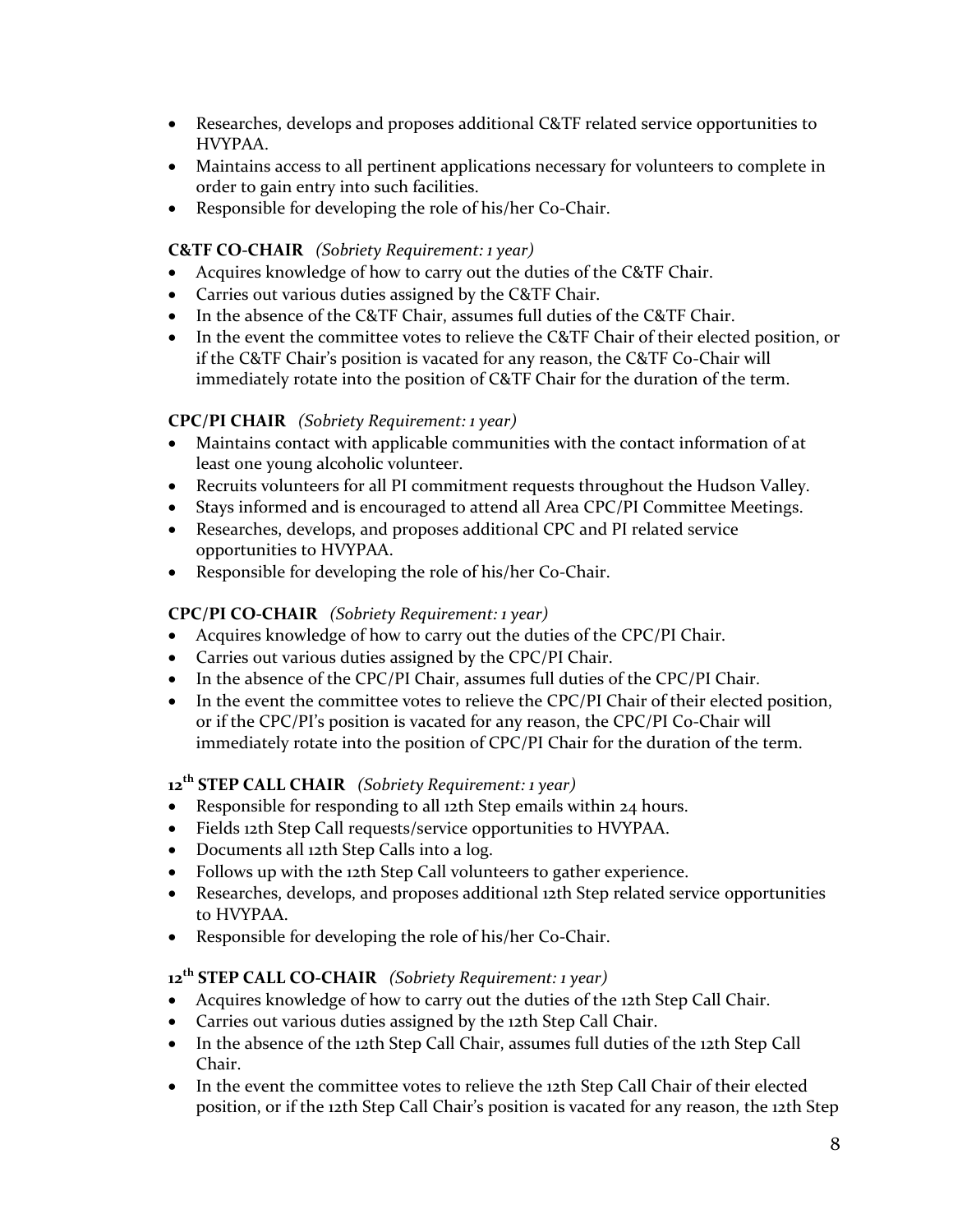Call Co-Chair will immediately rotate into the position of 12th Step Call Chair for the duration of the term.

## **AUDIO/VISUAL CHAIR** *(Sobriety Requirement: 1 year)*

- Responsible for all audio and visual assets of HVYPAA.
- Arranges for the recording of all speakers at HVYPAA events, ensures the integrity of the audio files, and provides a copy of the digital audio files to the HVYPAA Archives.
- Coordinates the production of HVYPAA videos, including submissions for the Young People's Video Project at GSO, and other videos as determined by the HVYPAA committee; ensures the integrity of the video files and gives a copy of the digital video files to the HVYPAA Archives.
- Cooperates with other HVYPAA Chairs and A.A. Committees to make audio and video assets available as needed.
- Communicates with the Appointed Committee Member on the Trustee's PI Committee, who is responsible for the Young People's Video Project.
- Arranges screenings of HVYPAA video assets at YPAA conventions or other appropriate events.
- Responsible for all of HVYPAA's Audio/Video equipment, arranges for its transportation to events, and its storage and safe-keeping.
- Responsible for developing the role of his/her Co-Chair.

## **AUDIO/VISUAL CO-CHAIR** *(Sobriety Requirement: 1 year)*

- Acquires knowledge of how to carry out the duties of the A/V Chair.
- Carries out various duties assigned by the A/V Chair.
- In the absence of the A/V Chair, assumes full duties of the A/V Chair.
- In the event the committee votes to relieve the A/V Chair of their elected position, or if the A/V Chair's position is vacated for any reason, the A/V Co-Chair will immediately rotate into the position of A/V Chair for the duration of the term.

## **ARCHIVIST** *(Sobriety Requirement: 1 year)*

- Responsible for collecting fliers, documents, memorabilia, A/V files, and any other data that will help preserve HVYPAA's history.
- Is encouraged to offer appropriate extra HVYPAA archival materials to the GSO, HMB, and Hudson Valley District Archives.
- Responsible for developing the role of his/her Co-Chair.

## **ARCHIVIST CO-CHAIR** *(Sobriety Requirement: 1 year)*

- Acquires knowledge of how to carry out the duties of the Archivist.
- Carries out various duties assigned by the Archivist.
- In the absence of the Archivist, assumes full duties of the Archivist.
- In the event the committee votes to relieve the Archivist of their elected position, or if the Archivist's position is vacated for any reason, the Archivist Co-Chair will immediately rotate into the position of Archivist for the duration of the term.

## **LITERATURE/GRAPEVINE/ LA VIÑA (LGLV) CHAIR** *(Sobriety Requirement: 90 days)*

 Obtains Literature from GSO, NY Inter-Group, and the A.A. Grapevine Office when necessary.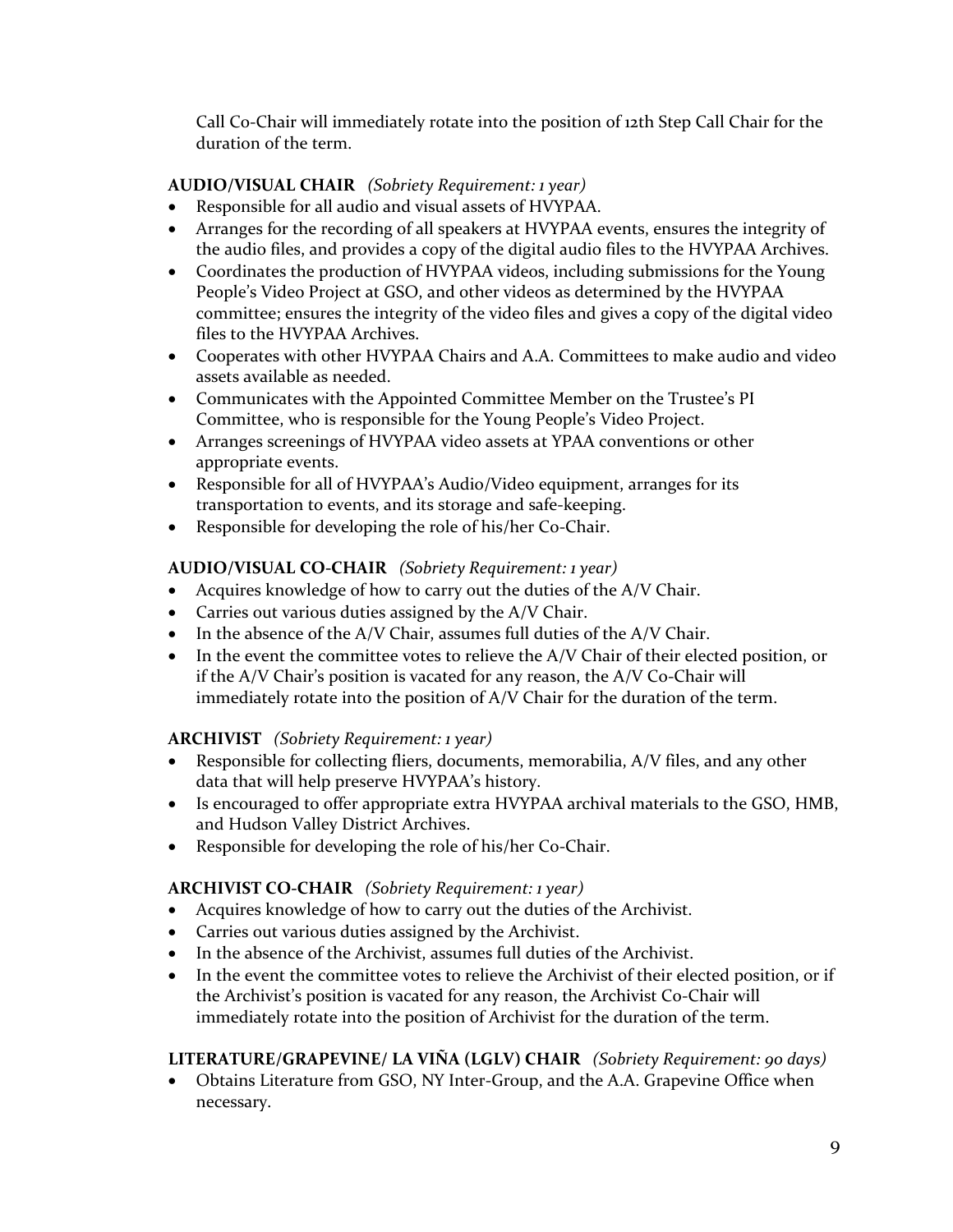- Acts as a liaison between HVYPAA and Hudson Valley District Literature and Grapvine/La Viña Committees to ensure that literature and Grapevine/La Viña materials are available for purchase or distribution at all HVYPAA events, as the committee deems appropriate.
- Informs Grapevine/La Viña of upcoming HVYPAA events.
- Produces any literature HVYPAA agrees is useful.
- Responsible for developing the role of his/her Co-Chair.

## **LGLV CO-CHAIR** *(Sobriety Requirement: 90 days)*

- Acquires knowledge of how to carry out the duties of the LGLV Chair.
- Carries out various duties assigned by the LGLV Chair.
- In the absence of the LGLV Chair, assumes full duties of the LGLV Chair.
- In the event the committee votes to relieve the LGLV Chair of their elected position, or if the LGLV Chair's position is vacated for any reason, the LGLV Co-Chair will immediately rotate into the position of LGLV Chair for the duration of the term.

## **LGBTQ LIAISON** *(Sobriety Requirement: 90 days)*

- Works closely with the Outreach Chair to coordinate the HVYPAA Outreach to the LGBTQ community.
- Responsible for developing the role of his/her Co-Chair.

## **LGBTQ LIAISON CO-CHAIR** *(Sobriety Requirement: 90 days)*

- Acquires knowledge of how to carry out the duties of the LGBTQ Liaison.
- Carries out various duties assigned by the LGBTQ Liaison.
- In the absence of the LGBTQ Liaison, assumes full duties of the LGBTQ Liaison.
- In the event the committee votes to relieve the LGBTQ Liaison of their elected position, or if the LGBTQ Liaison's position is vacated for any reason, the LGBTQ Liaison Co-Chair will immediately rotate into the position of LGBTQ Liaison for the duration of the term.

## **ACCESSIBILITY/SPECIAL NEEDS (ASN) CHAIR** *(Sobriety Requirement: 1 year)*

- Works with the local Accessibility/Special Needs committees to communicate with, outreach to, and accommodate to the Special Needs community.
- Responsible for obtaining competitive bids from ASL interpreters, making services available to the hearing impaired, and tending to the needs of attendees with disabilities at all HVYPAA events.
- Responsible for developing the role of his/her Co-Chair.

## **ACCESSIBILITY/SPECIAL NEEDS (ASN) CO-CHAIR** *(Sobriety Requirement: 1 year)*

- Acquires knowledge of how to carry out the duties of the ASN Chair.
- Carries out various duties assigned by the ASN Chair.
- In the absence of the ASN Chair, assumes full duties of the ASN Chair.
- In the event the committee votes to relieve the ASN Chair of their elected position, or if the ASN Chair's position is vacated for any reason, the ASN Co-Chair will immediately rotate into the position of ASN Chair for the duration of the term.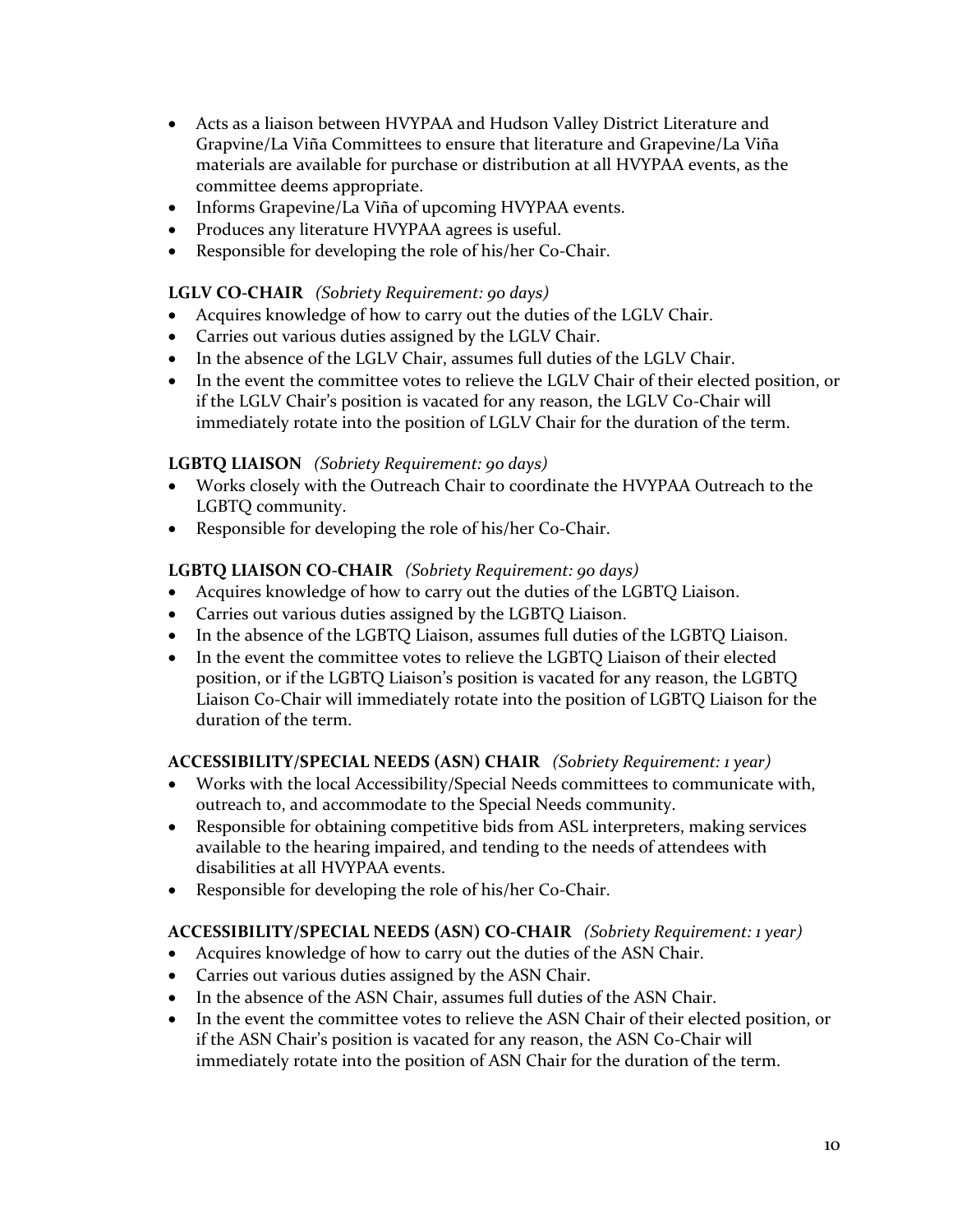## **PRAYER AND UNITY CHAIR** *(Sobriety Requirement: 90 days)*

- Responsible for reminding the committee of the spiritual aspect of our service work.
- Calls a prayer during heated debate, ever reminding us of our primary purpose.
- Helps coordinate all committee unity/fellowship gatherings outside of committee meetings and events.
- Responsible for developing the role of his/her Co-Chair.

## **PRAYER AND UNITY CO-CHAIR** *(Sobriety Requirement: 90 days)*

- Acquires knowledge of how to carry out the duties of the Prayer and Unity Chair.
- Carries out various duties assigned by the Prayer and Unity Chair.
- In the absence of the Prayer and Unity Chair, assumes full duties of the Prayer and Unity Chair.
- In the event the committee votes to relieve the Prayer and Unity Chair of their elected position, or if the Prayer and Unity Chair's position is vacated for any reason, the Prayer and Unity Co-Chair will immediately rotate into the position of Prayer and Unity Chair for the duration of the term.

## **SECURITY CHAIR** *(Sobriety Requirement: 1 year)*

- Responsible for coordinating and developing a strategy for security at the annual Bonfire and as needed for any other HVYPAA events.
- Recruits volunteers and other committee members to work security at said events.

## **SECURITY CO-CHAIR** *(Sobriety Requirement: 1 year)*

- Assists Security Chair with all aspects of security needs at the annual Bonfire and other events as needed.
- Carries out various duties as assigned by the Security Chair.
- In the absence of the Security Chair, accepts full responsibilities of the Security Chair.
- In the event the committee votes to relieve the Security Chair of the elected position, or if the Security Chair position is vacated for any reason, will immediately rotate into Security Chair position for the duration of the term.

## **REGISTRATION CHAIR** *(Sobriety Requirement: 2 years)*

- Should have A.A. committee service experience.
- Responsible for maintaining a database of 200+ registrants' information (i.e. phone number, email, etc).
- Presents updated registration numbers at all committee meetings.
- Sends confirmation letters to all registered attendees via email or post.
- Should keep back-up files/hard copies of registrations.
- Submits all money to the Treasurer.
- Coordinates pre-registration tables at meetings and events.
- Coordinates volunteers for the registration tables during the bonfire weekend and outreach tables at events hosted or attended by HVYPAA.
- Houses and transports the cash registers.
- Works closely with the Treasurer, Graphics Chair, and Secretary.
- Shall chair a sub-committee and keep the full committee informed of any discussions and actions taken at these meetings.
- Has "Right of Decision" regarding registration-related financial disputes.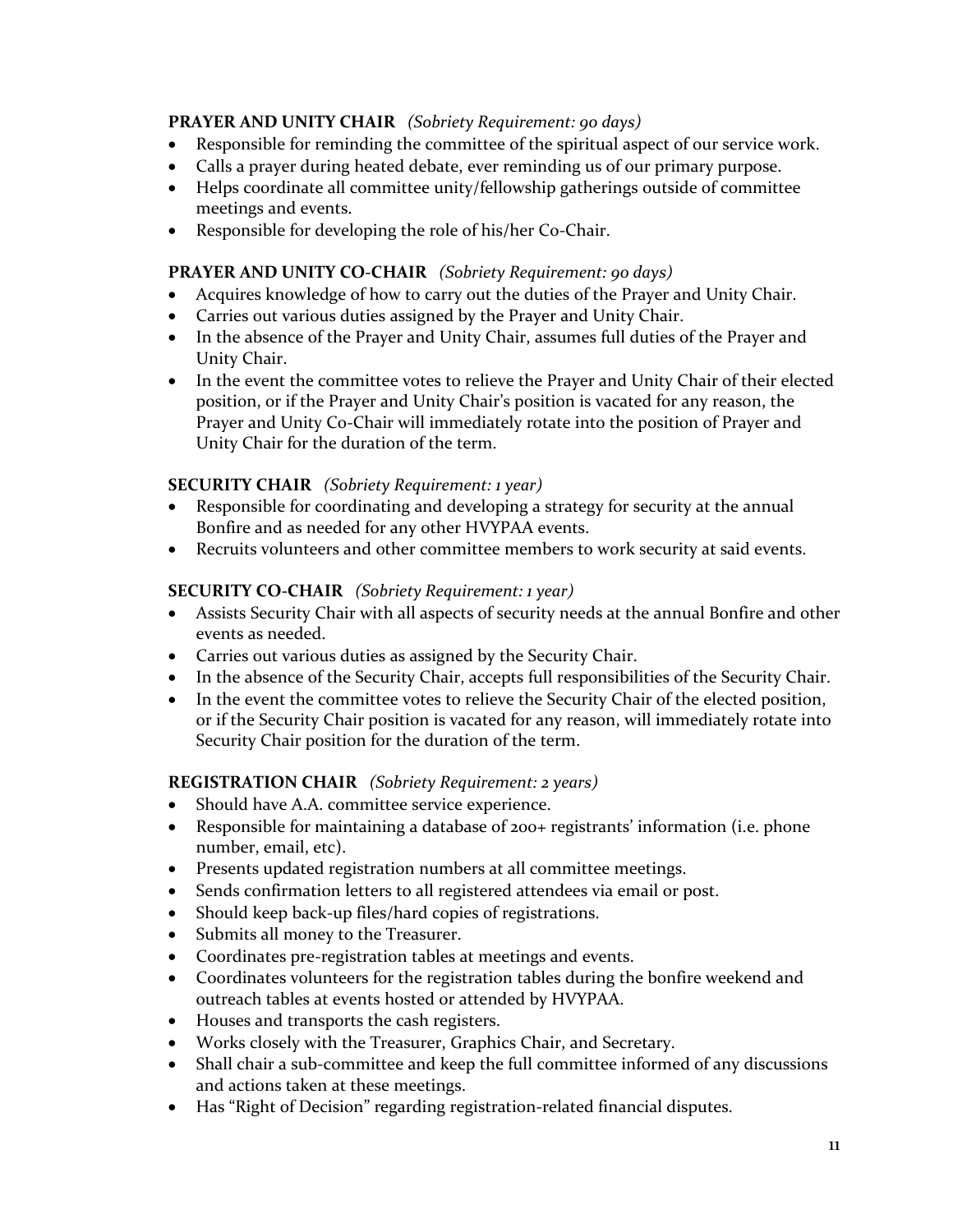- May create additional sub-committee positions within the scope of their responsibilities as needed.
- Responsible for developing the role of his/her Co-Chair.

## **REGISTRATION CO-CHAIR** *(Sobriety Requirement: 2 years)*

- Should have A.A. committee service experience.
- Acquires knowledge of how to carry out the duties of the Registration Chair.
- Carries out various duties assigned by the Registration Chair.
- In the absence of the Registration Chair, accepts full duties the Registration Chair.
- In the event the committee votes to relieve the Registration Chair of their elected position, or if the Registration Chair's position is vacated for any reason, the Registration Co-Chair will immediately rotate into the position of Registration Chair.

## **BID FACILITIES CHAIR\*** *(Sobriety Requirement: 2 years)*

- Researches and develops relationships with facilities (hotels, universities, convention centers, gymnasiums, churches, schools, meeting halls, etc.) capable of accommodating conventions and events.
- Obtains written commitments from facilities to comply with convention requirements.
- Shall represent HVYPAA in a professional and responsible manner.
- Responsible for developing the role of his/her Co-Chair.

## **BID FACILITIES CO-CHAIR\*** *(Sobriety Requirement: 2 years)*

- Acquires knowledge of how to carry out the duties of the Bid Facilities Chair.
- Carries out various duties assigned by the Bid Facilities Chair.
- In the absence of the Bid Facilities Chair, assumes full duties of the Bid Facilities Chair.
- In the event the committee votes to relieve the Bid Facilities Chair of their elected position, or if the Bid Facilities Chair's position is vacated for any reason, the Bid Facilities Co-Chair will immediately rotate into the position of Bid Facilities Chair for the duration of the term.

## **BID BOOK CHAIR\*** *(Sobriety Requirement: 2 years)*

- Shall coordinate the completion, production, and transportation of bid books in accordance with the HVYPAA group conscience and the convention/conference bidding requirements.
- Responsible for developing the role of his/her Co-Chair.

## **BID BOOK CO-CHAIR\*** *(Sobriety Requirement: 2 years)*

- Acquires knowledge of how to carry out the duties of the Bid Book Chair.
- Carries out various duties assigned by the Bid Book Chair.
- In the absence of the Bid Book Chair, assumes full duties of the Bid Book Chair.
- In the event the committee votes to relieve the Bid Book Chair of their elected position, or if the Bid Book Chair's position is vacated for any reason, the Bid Book Co-Chair will immediately rotate into the Bid Book Chair position for the duration of the term.

*\*These positions will remain dormant until HVYPAA votes to bid for a convention.*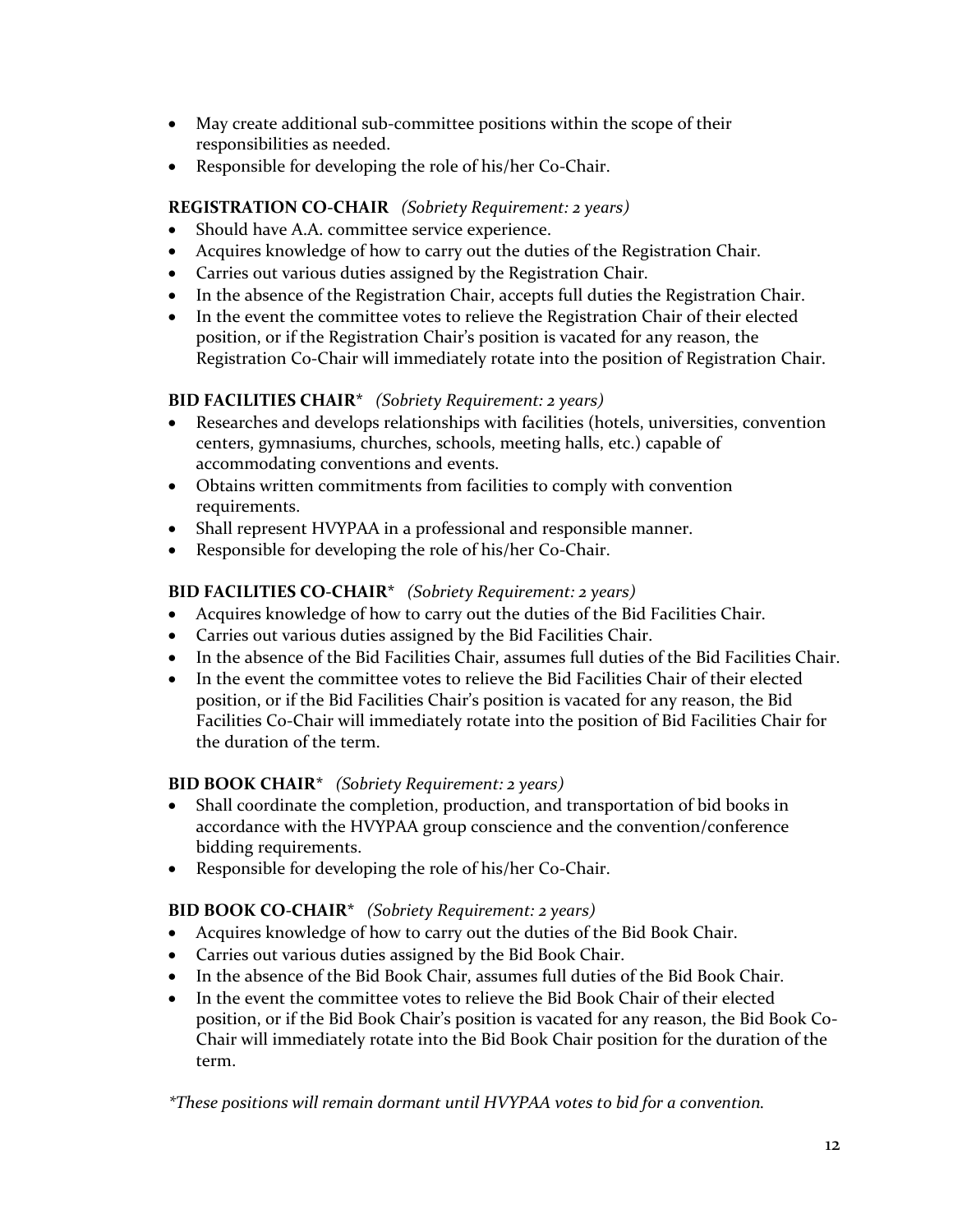#### **b)** Sub-Committee Meetings

**i)** Any Chair may hold sub-committee meetings at their discretion.

**ii)** Sub-committee meetings should be scheduled with care given to the time, day, and location, as well as other scheduled sub-committee meetings, so those interested can attend.

**iii**) A minimum of two weeks' notice should be given to HVYPAA for scheduling a sub-committee meeting. This allows sufficient time for those interested to make arrangements to attend.

**iv)** The results of a sub-committee meeting shall be reported at the following HVYPAA meeting.

**v)** Each elected member of HVYPAA has a 'Right of Decision' as described in Concept 3 of the 12 Concepts for World Service. This means that each Chair and Co-Chair has great freedom in how they choose to fulfill the duties of their position. However, it is understood that each Chair will give a report of their plans, decisions, and actions at each HVYPAA meeting and have adequate consultation with the HVYPAA Officers, to inform them of any important decisions and actions.

**(1)** "This 'Right of Decision' should never be made an excuse for failure to render proper reports of all significant actions taken; it ought never be used as a reason for constantly exceeding a clearly defined authority, nor as an excuse for persistently failing to consult those who are entitled to be consulted before and important decision of action is taken (See Concept 3, A.A. Service Manual).

#### 6) **Committee Operations**

**a)** HVYPAA will follow the 12 Steps and 12 Traditions of Alcoholics Anonymous and the 12 Concepts for World Service (See Appendices D, E, & F).

**b)** All HVYPAA financial transactions will be made through its bank account. No member will expense HVYPAA funds without first receiving a two thirds  $\left(\frac{2}{3}\right)$  majority approval from the committee.

**i)** After each year's elections, the previous year's bank signers will have until January 1<sup>st</sup> to add the new "bank signers" positions as signers.

> **(1)** At this point, the previous year's Co-Chair, Co-Treasurer, past Chair and past Treasurer should be removed as signers.

**(2)** The immediate past Chair and past Treasurer will remain as signers through the next term.

**c)** HVYPAA will maintain a P.O. Box for all written correspondence.

**d)** The committee P.O. Box and bank account will be used exclusively for HVYPAA business.

**e)** Any amendments, deletions, or additions to the HVYPAA By-laws will be made in a three-step process:

**i)** The change will be submitted in writing, and copies distributed at a HVYPAA committee meeting.

**ii)** The change will be discussed and evaluated after the group has had sufficient time to read the proposed amendments.

**iii**) All amendments require a two-thirds (2/3) majority approval from the voting body.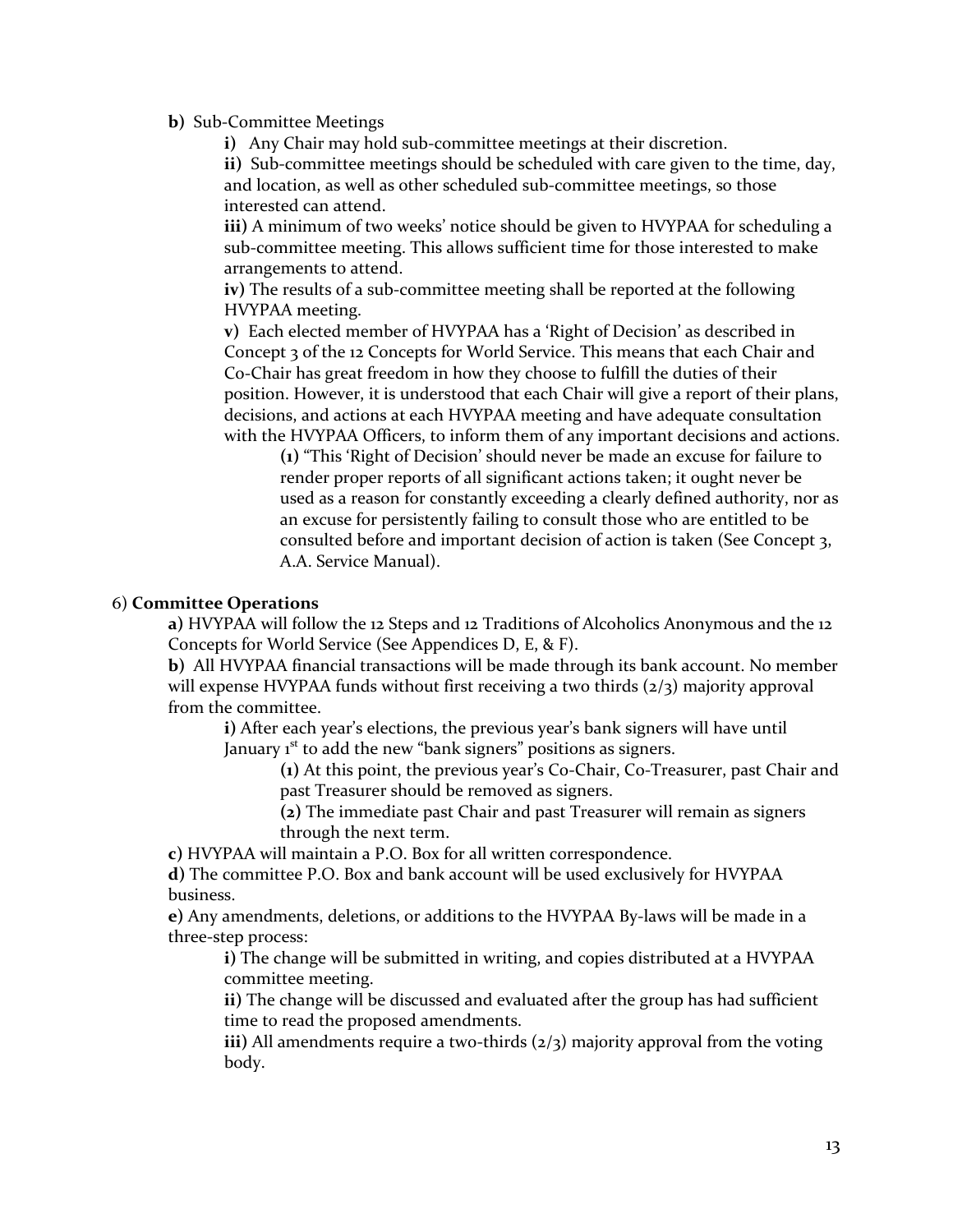**f)** In the event that HVYPAA is awarded ICYPAA or any other large-scale convention, the HVYPAA committee may scale down its operations, in effect becoming dormant, in order to best serve both the Host Committee and standing HVYPAA service commitments.

**i)** The HVYPAA bank account will be kept separate from the Host Committee's. **(1)** The HVYPAA bank account will retain its prudent reserve, plus 25% of remaining funds. The remaining balance will be transferred to the Host Committee's bank account.

**(2)** With the approval of the Host Committee, all standing HVYPAA service commitments will be transferred to the Host Committee for that host year.

## 7) **Committee Procedures**

**a)** General:

**i**) Regular HVYPAA meetings will be held on the  $2<sup>nd</sup>$  and  $4<sup>th</sup>$  week of the month, unless two-thirds  $\left(\frac{2}{3}\right)$  majority votes to move or postpone an individual meeting.

**b)** The Agenda:

**i)** The Chair will arrange the agenda for all HVYPAA meetings and will bring an adequate number of copies for distribution.

**(1)** It is recommended that requests to add an item to New Business be done prior to the meeting, although requests to add an item will be considered during the meeting, prior to the close of New Business.

- **ii)** Agendas are to follow this order:
	- **(1)** Opening (with prayer)
	- **(2)** Review of the previous meeting's minutes
	- **(3)** Treasury report
	- **(4)** Committee reports
	- **(5)** Announcements
	- **(6)**  $7^{\text{th}}$  Tradition
	- **(7)** Old Business
	- **(8)** New Business
	- **(9)** Closing

**iii)** The Chair or Co-Chair may suggest handling any part of the agenda out of order, but a simple majority must approve it.

**iv)** All committee meetings shall be a maximum of two (2) hours long, unless a two thirds  $(2/3)$  majority votes to extend the meeting.

**c)** Minutes:

**i)** The Secretary is to prepare each meeting's minutes, noting old business, motions, actions, and other important items.

**ii)** Copies of minutes are to be available to A.A. members upon request.

iii) The minutes are to be read, corrected when needed, and then approved at each committee meeting.

**iv)** The Chair is responsible for conducting the meeting so as to allow the Secretary to make the most accurate notes possible.

**v)** The committee will honor all requests for clarification from the Secretary. **d)** Reports:

**i)** Reports shall inform HVYPAA of the status, progress, and direction of the individual or sub-committee.

**(1)** All committee Chairs/Liaisons shall give a report to the committee at every regularly scheduled HVYPAA meeting.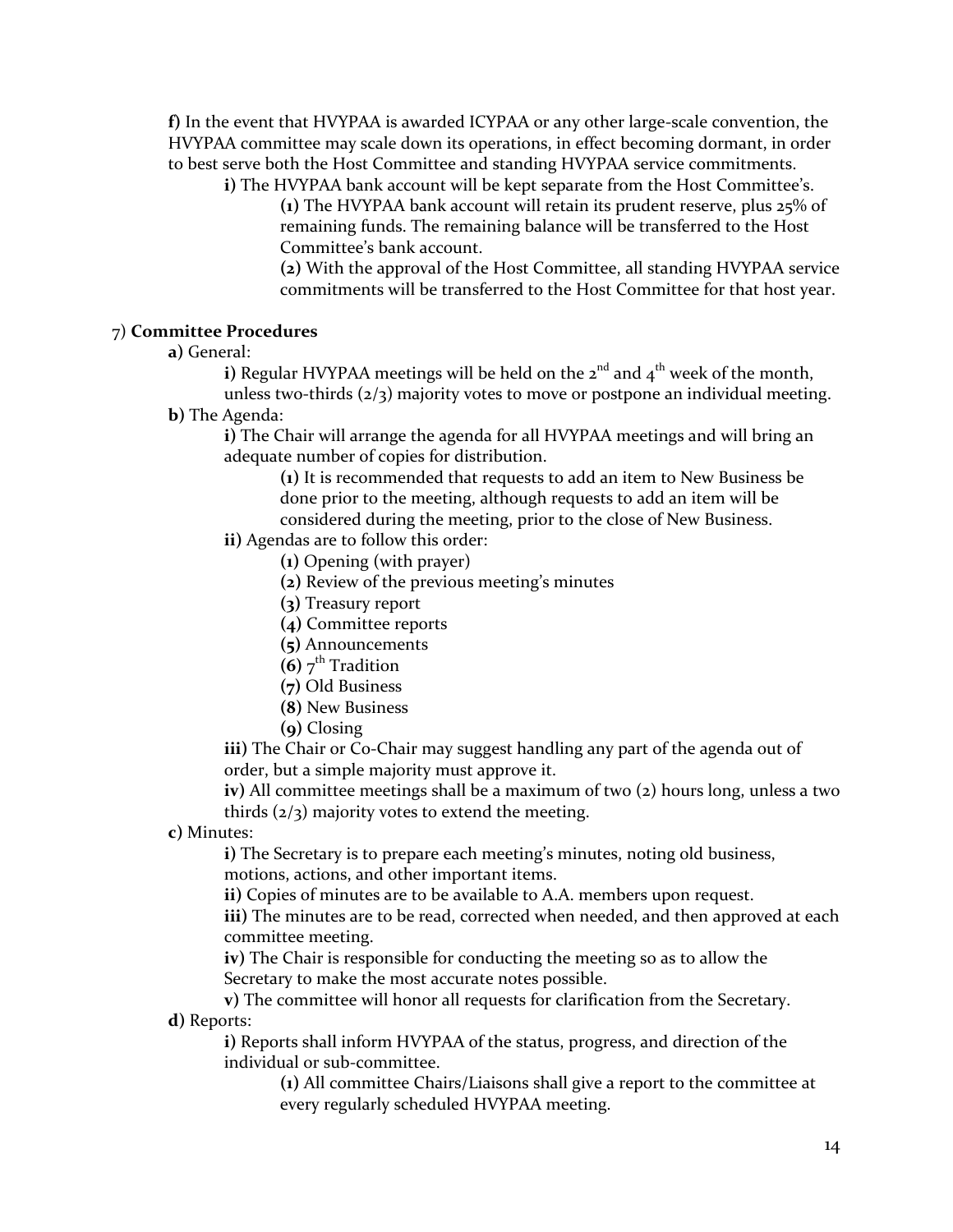**(2)** All reports will be concise and well-prepared.

**ii)** Following each report, the floor will be opened for questions and discussion.

**(1)** The Chair may entertain motions during the discussion of a report. **e)** Motions and Voting Procedures:

**i)** In order for a motion to be discussed and voted upon, it must be seconded by another member of the committee.

**(1)** Motions are generally made during reports, Old Business, New Business, or by contacting the Chair prior to the committee meeting.

**ii)** A two-thirds (2/3) majority is required to pass each motion.

**(1)** When determining a two thirds (2/3) majority, the calculated amount is always rounded to the next whole number.

**iii)** Motions may be withdrawn by the member making the motion at any time prior to the vote.

**iv)** Motions may be amended by the committee at any time prior to the vote.

**v)** The Chair may not make motions, second them, or vote under any circumstances.

**vi)** In the discussion of a motion, the member who made the motion has the right to speak first and last in the motion.

**(1)** The Chair will always ask for further discussion from others.

**vii)** Any member may make procedural motions at any appropriate break in the discussion.

**viii)** Members may vote for, against, or abstain from voting.

**(1)** An abstention vote is tallied for the minutes, but is not counted in the two-thirds  $\left(\frac{2}{3}\right)$  majority.

**(2)** Members who do not want to be counted at all may simply refrain from voting on a motion.

**ix)** Automatically following a vote, the minority opinion has an opportunity to be voiced.

**(1)** If a voting member of the majority is swayed by the minority opinion, a motion to "reconsider the original motion" may be made.

**(a)** This motion to "reconsider the original motion" requires simple majority to pass.

> **(i)** If a simple majority votes against "reconsidering the original motion," then the original vote stands and minority rights no longer apply.

**(ii)** If, however, a simple majority votes to "reconsider the original motion," the motion is reopened for discussion, followed by a second vote requiring a two thirds  $\left(\frac{2}{3}\right)$ majority to pass. Minority rights no longer apply, and the second vote on the motion stands as counted.

**x)** If any vote does not show substantial unanimity, is the cause of major disagreement, or is lacking significant participation due to abstentions in the majority or poor attendance, the Chair may choose to postpone the motion.

**(1)** If the Chair does postpone the motion, it will be priority in Old Business at the next regularly scheduled business meeting.

**f)** Rules of Discussion:

**i)** Listening: